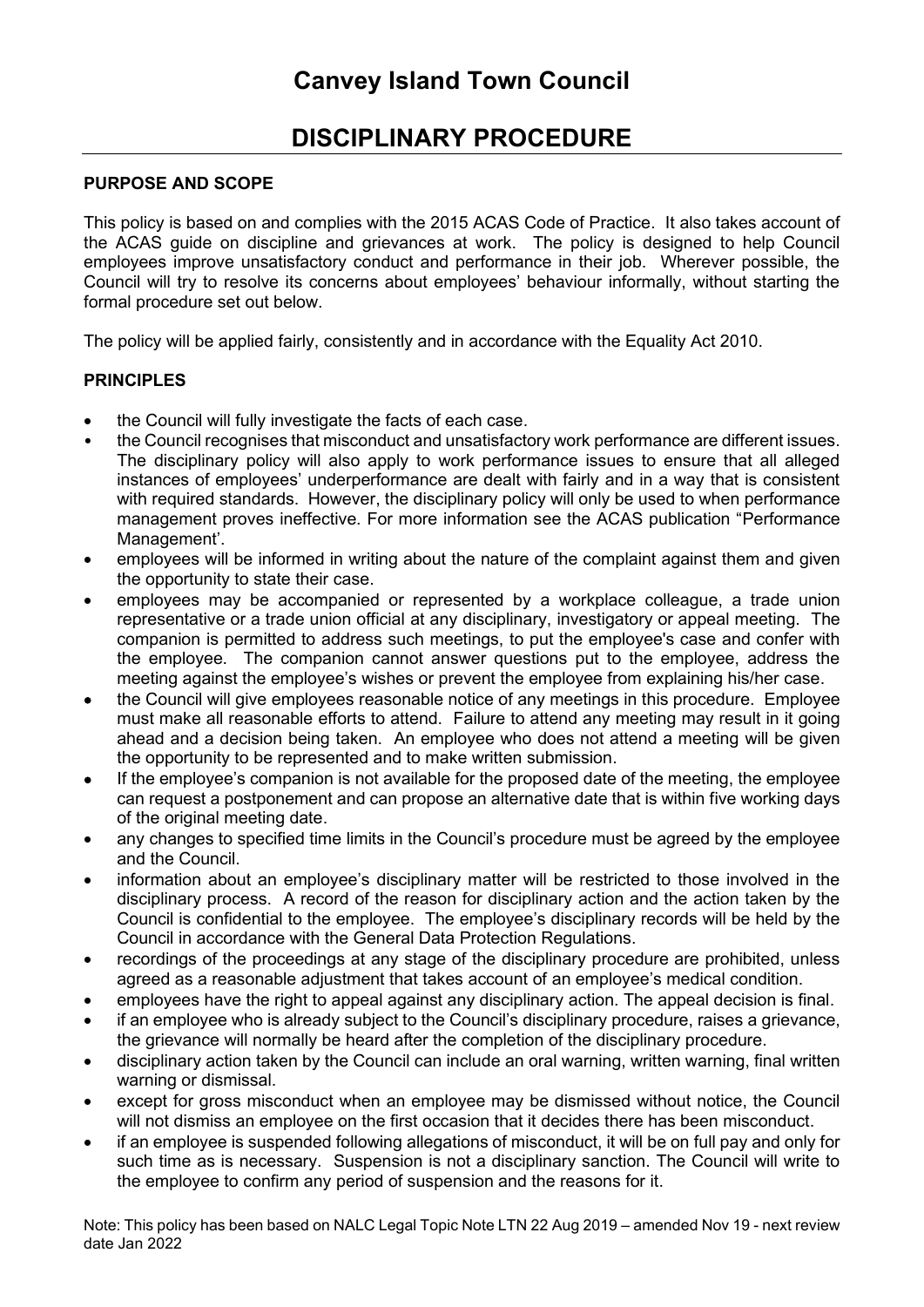• the Council may consider mediation at any stage of the disciplinary procedure where appropriate (for example where there have been communication breakdowns or allegations of bullying or harassment). Mediation is a dispute resolution process that requires the Council's and the employee's consent.

## **MISCONDUCT, GROSS MISCONDUCT and UNSATISFACTORY WORK PERFORMANCE**

The following list provides examples of **misconduct** which will normally give rise to formal disciplinary action:

- Unauthorised absence from work.
- Persistent short-term and/or frequent absences from work without a medical reason.
- Lateness for work or poor time keeping.
- Misuse of the council's resources and facilities including telephones, computers, email or the internet.
- Disruptive or inappropriate behaviour.
- Refusal to carry out reasonable requests or instructions.
- Minor breaches of Health and Safety rules or procedures.
- Smoking in unauthorised areas.

This list is not exhaustive and offences of a similar nature will result in disciplinary action being instigated N.B. persistent or frequent absence on medical grounds and long term sickness absence will be dealt with using in the Sickness Management Policy.

The following list provides examples of offences which are normally regarded as **gross misconduct:**

- Bullying, discrimination and harassment.
- Incapacity at work due to being under the influence of illegal drugs or alcohol.
- Violent behaviour.
- Theft, fraud, deliberate falsification of records, or other acts of dishonesty.
- Deliberate damage to property of the council.
- Gross negligence.
- Gross insubordination.
- Serious breach of health and safety rules
- Disclosure of confidential information.
- Unauthorised entry to computer records.
- Serious breach of the council's Computer and Information Security Policy and/or Health & Safety Policy.

This list is not exhaustive and other offences of a similar gravity will result in disciplinary action being instigated at Gross Misconduct level which carries a potential penalty of dismissal. Gross Misconduct is generally any conduct which places extreme pressure on the mutual trust which exists in an employment relationship.

The following list provides examples of **unsatisfactory work performance** which will normally give rise to formal disciplinary action:

- Inadequate application of management instruction/office procedures
- Inadequate IT skills.
- Unsatisfactory management of staff.
- Unsatisfactory communication skills.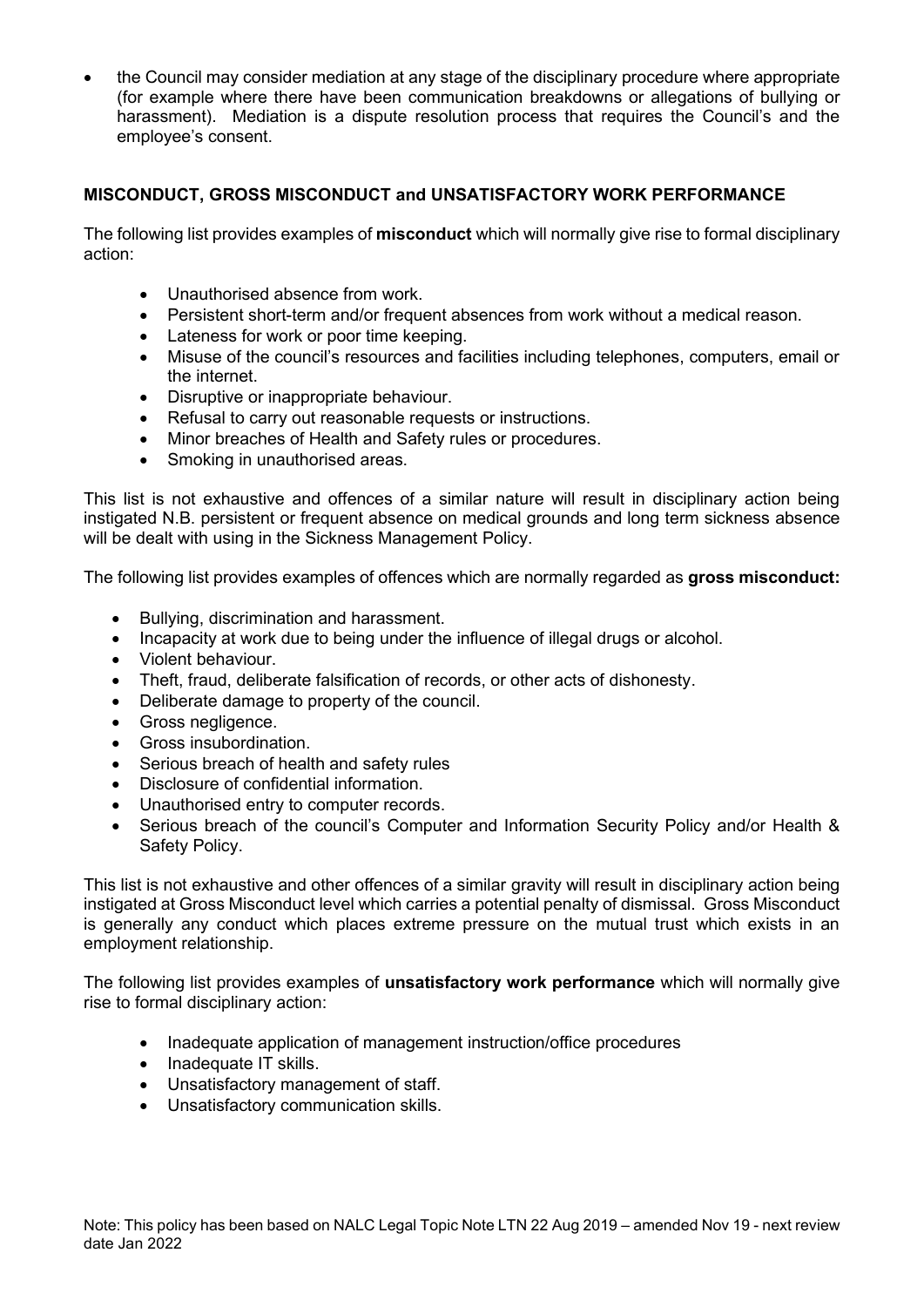## **DISCIPLINARY INVESTIGATION**

- 1 The Council's Personnel committee will appoint an Investigator who will be responsible for undertaking the investigation - a fact-finding exercise to collect all relevant information. The Investigator will be independent and will normally be a councillor. If the Personnel committee considers that there are no councillors who are independent (for example, because they all have direct involvement in the allegations about the employee), it will appoint someone from outside the Council. The Investigator will be appointed as soon as possible after the allegations have been made. The Personnel committee will inform the Investigator of the terms of reference of the investigation. The terms of reference should deal with the following:
	- what the investigation is required to examine
	- whether a recommendation is required
	- how the findings should be presented. For example, an investigator will often be required to present the findings in the form of a report
	- who the findings should be reported to and who to contact for further direction if unexpected issues arise or advice is needed.
- 2 The Investigator will be asked to submit a report within 20 working days of appointment. In cases of alleged unsatisfactory performance or of allegations of minor misconduct, the appointment of an investigator may not be necessary and the Council may decide to commence disciplinary proceedings at the next stage (see paragraph 10).
- 3 The Personnel committee will first notify the employee in writing of the alleged misconduct and ask him/her to attend a meeting with the Investigator. The employee will be given at least five working days' notice of the meeting with the Investigator so that he/she has reasonable time to prepare for it. The letter will explain the investigatory process and that the meeting is part of that process. The employee should be provided with a copy of the Council's disciplinary procedure. The Council will also inform the employee that when he/she meets with the Investigator, he/she will have the opportunity to comment on the allegations of misconduct.
- 4 Employees may be accompanied or represented by a workplace colleague, a trade union representative or a trade union official at any investigatory meeting.
- 5 If there are other persons (e.g. employees, councillors, members of the public or the Council's contractors) who can provide relevant information, the Investigator should try to obtain it from them in advance of the meeting with the employee.
- 6 The Investigator has no authority to take disciplinary action. His/her role is to establish the facts of the case as quickly as possible and prepare a report that recommends to the Personnel committee whether or not disciplinary action should be taken.
- 7 The Investigator's report will contain his/her recommendations and the findings on which they were based. He/she will recommend either:
	- the employee has no case to answer and there should no further action under the Council's disciplinary procedure
	- the matter is not serious enough to justify further use of the disciplinary procedure and can be dealt with informally or
	- the employee has a case to answer and there should be action under the Council's disciplinary procedure.
- 8 The Investigator will submit the report to the Personnel committee which will decide whether further action will be taken.
- 9 If the Council decides that it will not take disciplinary action, it may consider whether mediation would be appropriate in the circumstances.

Note: This policy has been based on NALC Legal Topic Note LTN 22 Aug 2019 – amended Nov 19 - next review date Jan 2022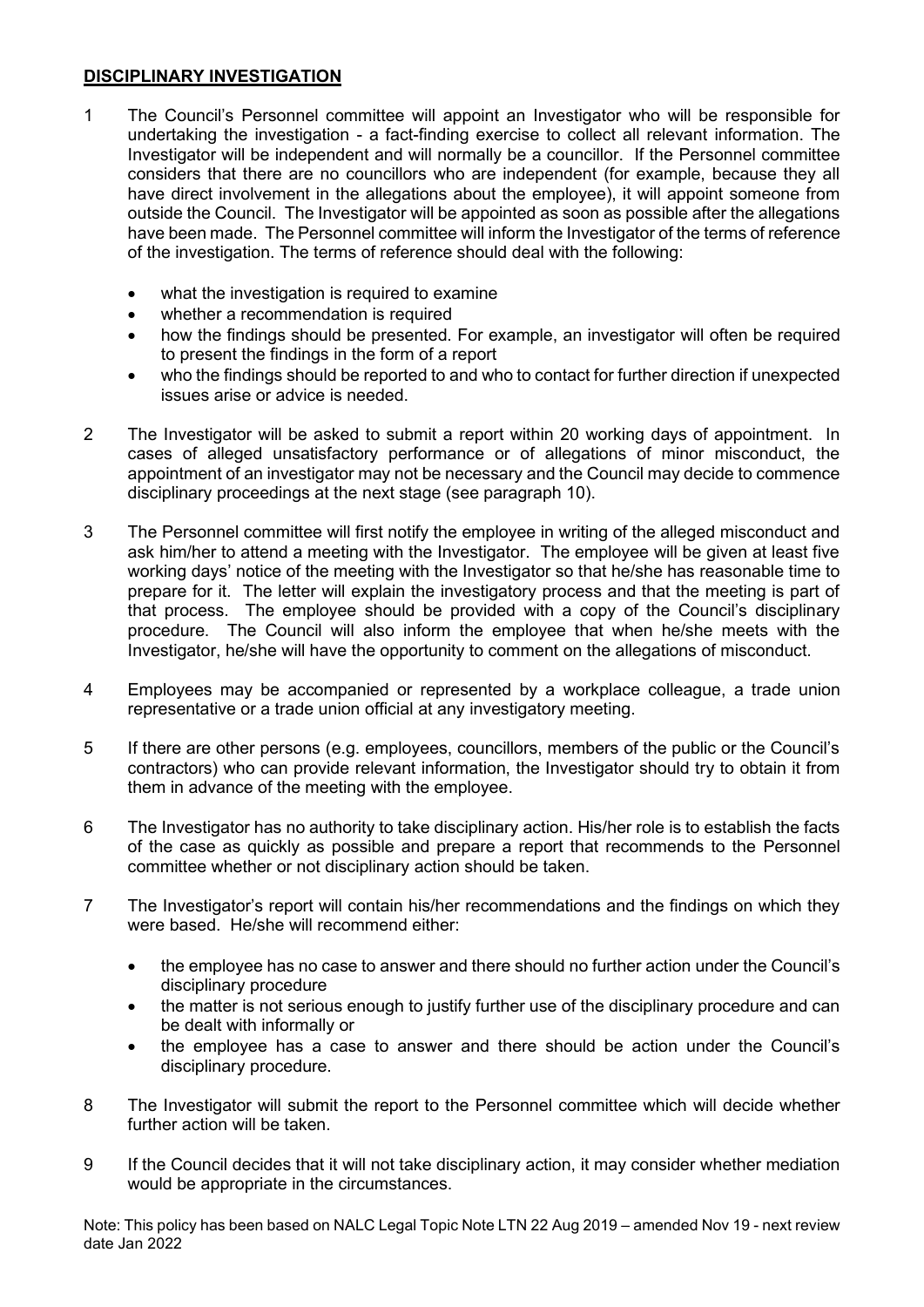## **THE DISCIPLINARY MEETING**

- 10 If the Personnel committee decides that there is a case to answer, it will appoint a Disciplinary Panel of three councillors. The Disciplinary Panel will appoint a Chairman from one of its members. The Investigator shall not sit on the Disciplinary Panel. No councillor with direct involvement in the matter shall be appointed to the Disciplinary Panel. The employee will be invited, in writing, to attend a disciplinary meeting. The Disciplinary Panel letter will confirm the following:
	- the names of its Chairman and other two members
	- details of the alleged misconduct, its possible consequences and the employee's statutory right to be accompanied at the meeting
	- a copy of the investigation report, all the supporting evidence and a copy of the Council's disciplinary procedure
	- the time and place for the meeting. The employee will be given reasonable notice of the hearing (at least 15 working days) so that he /she has sufficient time to prepare for it
	- that witnesses may attend on the employee's and the Council's behalf and that both parties should inform each other of their witnesses' names at least five working days before the meeting
	- that the employee and the Council will provide each other with all supporting evidence at least five working days before the meeting. If witnesses are not attending the meeting, witness statements will be submitted to the other side at least five working days before the hearing
	- that the employee may be accompanied by a companion a workplace colleague, a trade union representative or a trade union official

The disciplinary meeting will be conducted as follows:

- the Chairman will introduce the members of the Disciplinary Panel to the employee
- the Investigator will present the findings of the investigation report
- the Chairman will set out the Council's case and present supporting evidence (including any witnesses)
- the employee (or the companion) will set out his/her case and present evidence (including any witnesses)
- any member of the Disciplinary Panel and the employee (or the companion) may question the Investigator and any witness
- the employee (or the companion) will have the opportunity to sum up his/her case
- the Chairman will provide the employee with the Disciplinary Panel's decision with reasons, in writing, within five working days of the meeting. The Chairman will also notify the employee of the right to appeal the decision
- the disciplinary meeting may be adjourned to allow matters that were raised during the meeting to be investigated by the Disciplinary Panel.

## **DISCIPLINARY ACTION**

11 If the Disciplinary Panel decides that there should be disciplinary action, it may be any of the following:

## **Oral warning**

An oral warning is issued for most first instances of minor misconduct. The Council will notify the employee:

- of the reason for the warning, the improvement required (if appropriate) and the time period for improvement
- that further misconduct/failure to improve will result in more serious disciplinary action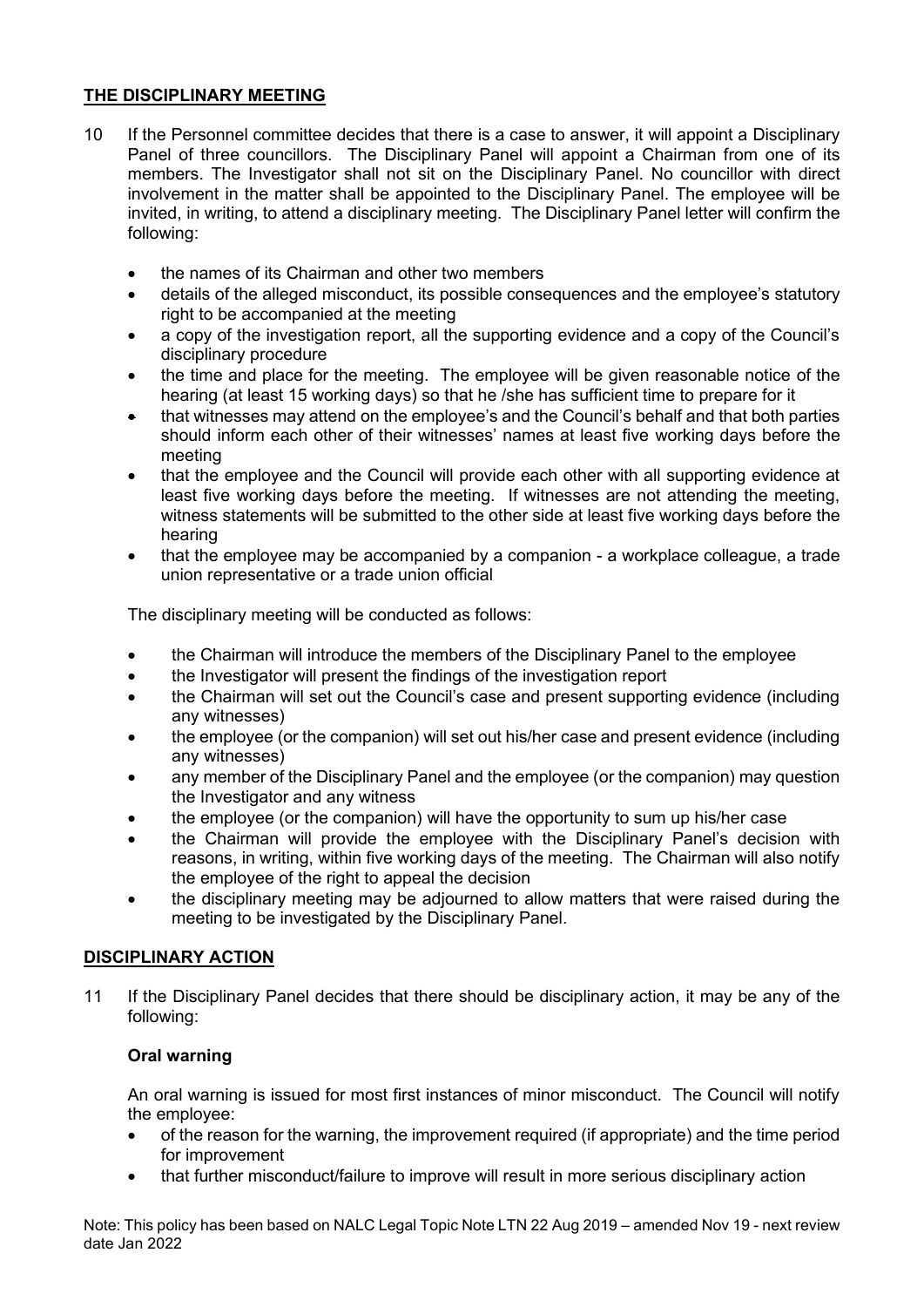- of the right to appeal
- that a note confirming the oral warning will be placed on the employee's personnel file, that a copy will be provided to the employee and that the warning will remain in force for six months.

## **Written warning**

If there is a repetition of earlier misconduct which resulted in an oral warning, or for different and more serious misconduct, the employee will normally be given a written warning. A written warning will set out:

- the reason for the written warning, the improvement required (if appropriate) and the time period for improvement
- that further misconduct/failure to improve will result in more serious disciplinary action
- the employee's right of appeal
- that a note confirming the written warning will be placed on the employee's personnel file, that a copy will be provided to the employee and that the warning will remain in force for 12 months.

## **Final written warning**

If there is further misconduct during the period of a written warning or if the misconduct is sufficiently serious, the employee will be given a final written warning. A final written warning will set out:

- the reason for the final written warning, the improvement required (if appropriate) and the time period for improvement
- that further misconduct/failure to improve will result in more serious disciplinary action up to and including dismissal
- the employee's right of appeal
- that a note confirming the final written warning will be placed on the employee's personnel file, that a copy will be provided to the employee and that the warning will remain in force for 18 months.

## **Dismissal**

The Council may dismiss:

- for gross misconduct
- if there is no improvement within the specified time period in the conduct which has been the subject of a final written warning
- if another instance of misconduct has occurred and a final written warning has already been issued and remains in force.
- 12 The Council will consider very carefully a decision to dismiss. If an employee is dismissed, he/she will receive a written statement of the reasons for his/her dismissal, the date on which the employment will end and details of his/her right of appeal.
- 13 If the Disciplinary Panel decides to take no disciplinary action, no record of the matter will be retained on the employee's personnel file. Action imposed as a result of the disciplinary meeting will remain in force unless and until it is modified as a result of an appeal

## **THE APPEAL**

14 An employee who is the subject of disciplinary action will be notified of the right of appeal. His/her written notice of appeal must be received by the Council within five working days of the employee receiving written notice of the disciplinary action and must specify the grounds for appeal.